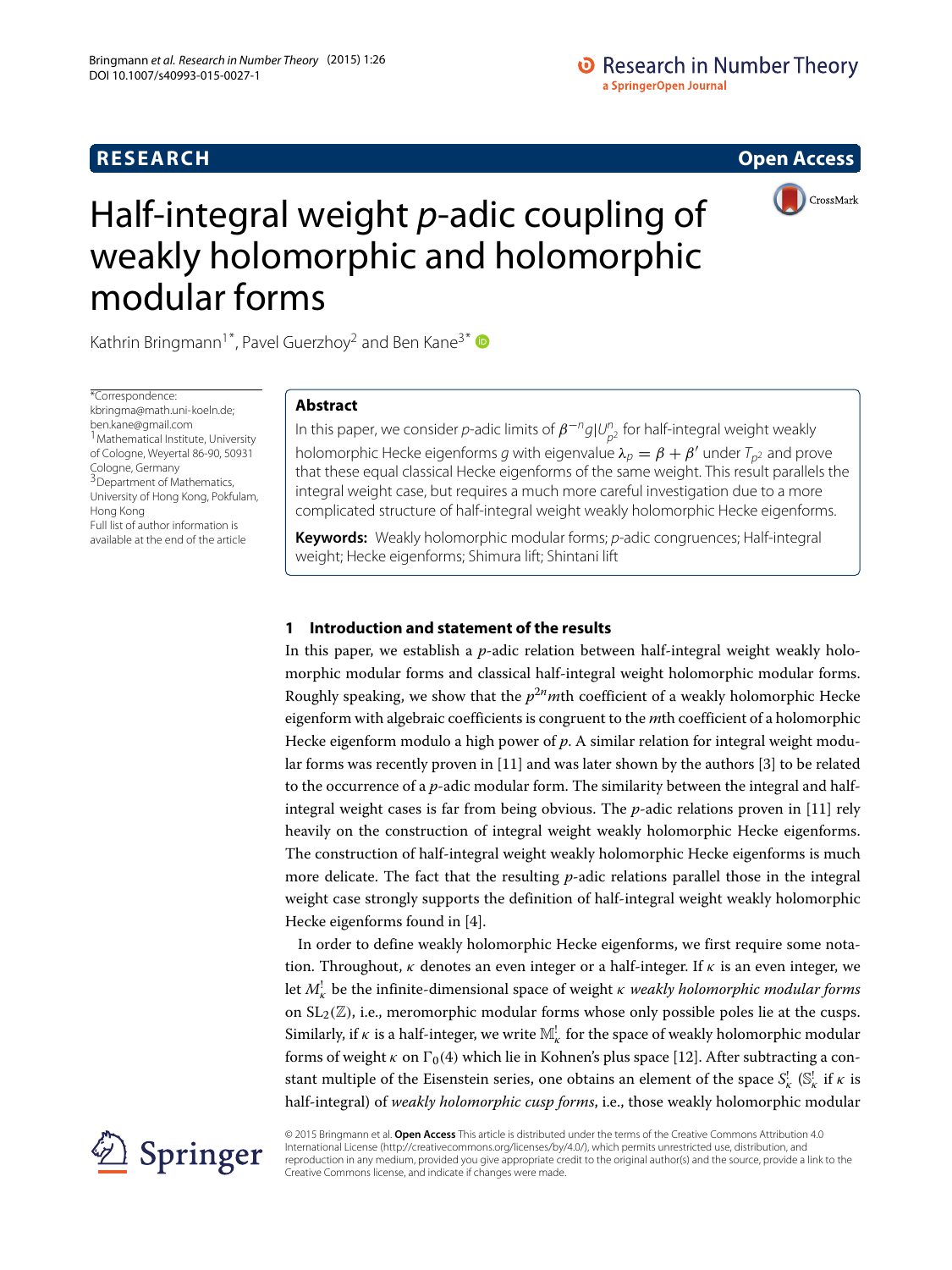forms with vanishing constant coefficient. We denote the subspaces of holomorphic cusp forms by  $S_{\kappa} \subset S_{\kappa}^!$  (resp.  $\mathbb{S}_{\kappa} \subset \mathbb{S}_{\kappa}^!$ ).

There is a natural action on each of the above spaces by the Hecke operators  $T_{p^{\nu}}$ , where *p* is a prime and  $\nu = 1$  (resp.  $\nu = 2$  and  $p > 2$ ) if the weight is integral (resp. halfintegral). However, the naive definition of a Hecke eigenform fails in general for weakly holomorphic modular forms since the orders of the poles at cusps increase when applying *Tp*<sup>ν</sup> . To remedy this problem in integral weight, Hecke eigenforms in a natural quotient space were instead considered in [\[10\]](#page-12-4). We call a weakly holomorphic cusp form *f* of weight *κ a* weakly holomorphic Hecke eigenform if for each prime *p* there exists  $\lambda_p \in \mathbb{C}$  such that

<span id="page-1-0"></span>
$$
f\Big|T_{p^{\nu}} - \lambda_p f \in J_{\kappa}.\tag{1.1}
$$

Here, for  $\kappa \in \mathbb{N}$ , the Hecke-stable subspaces  $J_{\kappa} \subset S_{\kappa}^!$  are defined by

$$
J_{\kappa}:=D^{\kappa-1}\left(S_{2-\kappa}^!\right),\,
$$

where  $D := \frac{1}{2\pi i} \frac{\partial}{\partial \tau}$ . One obviously cannot define  $J_k$  in a similar way for  $\kappa$  half-integral. However, the authors [\[4\]](#page-12-2) found an appropriate definition of  $J_k \subseteq \mathbb{S}_k^!$  which makes use of so-called Zagier lifts [\[8,](#page-12-5) [15\]](#page-12-6), whose main properties where discovered by Duke and Jenkins [\[8\]](#page-12-5).

The subspaces  $J_k$  in the integral and half-integral weight cases both parallel each other and yet also exhibit a very different behavior. Recall that by the classical multiplicity one theorems, there are one-dimensional Hecke eigenspaces  $F_{k,j}$  and  $\mathbb{F}_{k+1/2,j}$  for which

$$
S_{2k} = \bigoplus_{j=1}^{t} F_{2k,j}
$$
 and  $S_{k+\frac{1}{2}} = \bigoplus_{j=1}^{t} \mathbb{F}_{k+\frac{1}{2},j}.$ 

The quotient spaces  $S_{2k}^! / J_{2k}$  and  $S_{k+1/2}^! / J_{k+1/2}$  also decompose into Hecke eigenspaces

$$
S_{2k}^! \bigg/ J_{2k} = \bigoplus_{j=1}^t E_{2kj} \qquad \text{and} \qquad S_{k+\frac{1}{2}}^! \bigg/ J_{k+\frac{1}{2}} = \bigoplus_{j=1}^t \mathbb{E}_{k+\frac{1}{2},j}. \tag{1.2}
$$

In both cases, classical cuspidal Hecke eigenforms are also weakly holomorphic Hecke eigenforms, and the eigenvalues associated to the eigenspaces  $E_{2k,j}$ ,  $\mathbb{E}_{k+1/2,j}$ ,  $F_{2k,j}$ , and  $\mathbb{F}_{k+1/2,j}$  all match.

However, there is a substantial difference between half-integral and integral weight: while all of the eigenspaces  $E_{2k,j}$  are two-dimensional, the eigenspaces  $\mathbb{E}_{k+1/2,j}$  are infinitedimensional [\[4\]](#page-12-2).

In order to state our main theorem, we need some notation. We take *p*-adic limits using the framework considered in [\[11\]](#page-12-0), which is recalled in Section [2.](#page-4-0) In particular, we take limits of formal Laurent series with coefficients in the  $p$ -adic completion  $\mathbb{Q}_p$  of an algebraic closure of Q*p*. Our main result *p*-adically links each weakly holomorphic Hecke eigenform  $g$  with the corresponding holomorphic Hecke eigenform  $f$  with the same Hecke eigenvalues as  $g$  via repeated iteration of the operator  $U_p$ . To describe the connection more precisely, for each such *f* we build a closely related form  $\widehat{f}$ , using the operator  $V_p$  and twists by the character  $\chi_{p,k}(n) := \left(\frac{(-1)^k n}{p}\right)$ ). We write the Hecke eigenvalue  $\lambda_p$  under  $T_{p^{\nu}}$ as  $\lambda_p = \beta + \beta'$ , where  $\beta$  and  $\beta'$  are the roots of the Hecke polynomial

<span id="page-1-1"></span>,

$$
X^{2} - \lambda_{p} X + p^{2k-1} = (X - \beta) (X - \beta')
$$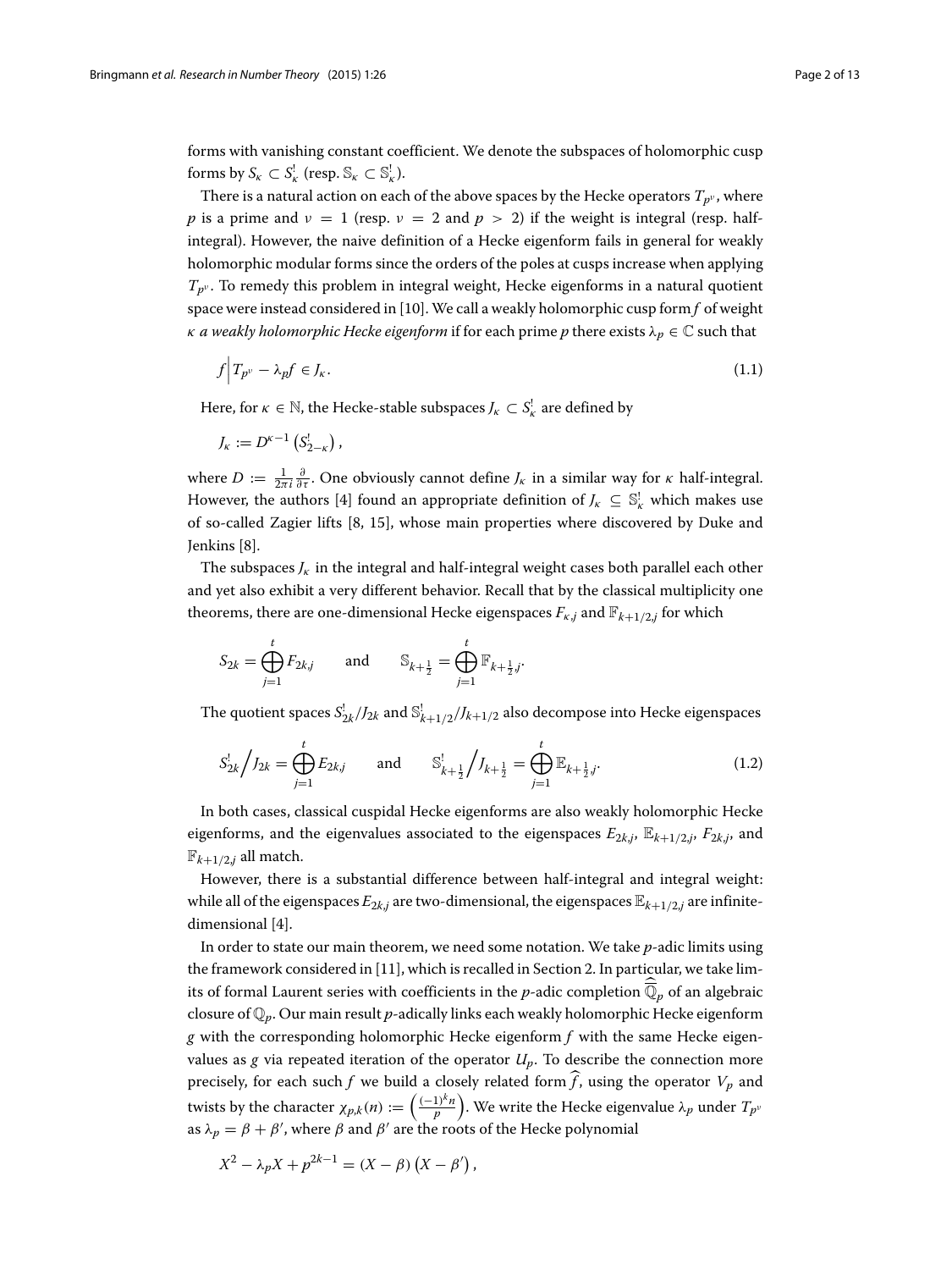chosen so that

$$
\mathrm{ord}_p\left(\beta\right)\leq\mathrm{ord}_p\left(\beta'\right).
$$

We then define

$$
\widehat{f} := \begin{cases} f - \beta' f \big| V_p & \text{if } f \in S_{2k}, \\ f - \beta' p^{-k} f \otimes \chi_{p,k} - \beta' f \big| V_{p^2} & \text{if } f \in \mathbb{S}_{k + \frac{1}{2}} \end{cases}
$$

This paper is devoted to the proof of the half-integral weight case of the following theorem.

<span id="page-2-2"></span><span id="page-2-1"></span>.

<span id="page-2-0"></span>**Theorem 1.1.** *Suppose that*  $\kappa > 6$  *is an even integer* 2*k or a half-integer*  $k+1/2$  *and that g is a weight* κ *weakly holomorphic Hecke eigenform with algebraic Fourier coefficients. Furthermore, let p*  $\neq 2$  *be a prime for which the eigenvalue*  $\lambda_p = \beta + \beta'$  *of g under*  $T_{p^\nu}$ *satisfies*  $(v = 1$  *if*  $\kappa = 2k$  *and*  $v = 2$  *if*  $\kappa = k + 1/2$ *)* 

$$
\operatorname{ord}_p(\beta) < k - 1. \tag{1.3}
$$

Then there exists 
$$
\alpha \in \overline{\mathbb{Q}}_p
$$
 such that (as a p-adic limit)  
\n
$$
\lim_{n \to \infty} \beta^{-n} g |U_{p^{\nu n}} = \alpha \widehat{f},
$$
\n(1.4)

*where f is a weight* κ *cuspidal Hecke eigenform with algebraic coefficients and the same Hecke eigenvalues as g.*

*Remarks.*

- (1) For every half-integral weight (cuspidal) Hecke eigenform  $f \in \mathbb{S}_{\kappa}$ , there exists (a non-cuspidal)  $g \in \mathbb{S}_{\kappa}^!$  with algebraic coefficients and the same Hecke eigenvalues as *f* , see Lemma [2.3](#page-6-0) (1).
- (2) Note that the assumption  $\kappa > 6$  in the theorem is not a real restriction, since otherwise there exist no cusp forms.
- (3) As pointed out by the referee, in the absence of holomorphic cusp forms  $(k < 6)$ , an obvious modification of the theorem (with  $\hat{f} = 0$  and arbitrary  $\lambda_n$ ) remains true for  $k \geq 2$ . This follows from [\(3.4\)](#page-8-0) and was essentially proven by Duke and Jenkins [\[8\]](#page-12-5).

In the case of integral weight, Theorem [1.1](#page-2-0) is a special case of results proven in [\[11\]](#page-12-0). Our proof however differs substantially from that given in the case of integral weight. In particular, the more complicated structure of half-integral weight weakly holomorphic Hecke eigenforms requires a careful analysis where condition [\(1.3\)](#page-2-1) becomes crucial, while the argument in integral weight is more straightforward and no analogue of condition [\(1.3\)](#page-2-1) is needed. We do not know examples for which [\(1.3\)](#page-2-1) does not hold true. In particular, if the famous Lehmer conjecture [\[14\]](#page-12-7) is true, then [\(1.3\)](#page-2-1) holds for every prime *p* in the case  $k = 6$ . This fact along with the surprisingly important role that the condition [\(1.3\)](#page-2-1) plays in our proof allows us to suggest that [\(1.3\)](#page-2-1) should not merely be considered a technical condition, but is quite interesting and, possibly, deep on its own. Furthermore, as pointed out to the authors by Kevin Buzzard, it follows from [\[2\]](#page-12-8) (and computer calculations in [\[9\]](#page-12-9)) that a typically much stronger inequality  $\text{ord}_p(\beta) < \frac{2k-2}{p-1}$  is true for all primes 2 < *p* < 100 other than possibly  $p = 59$  and  $p = 79$ . We hence dare to state [\(1.3\)](#page-2-1) as a conjecture.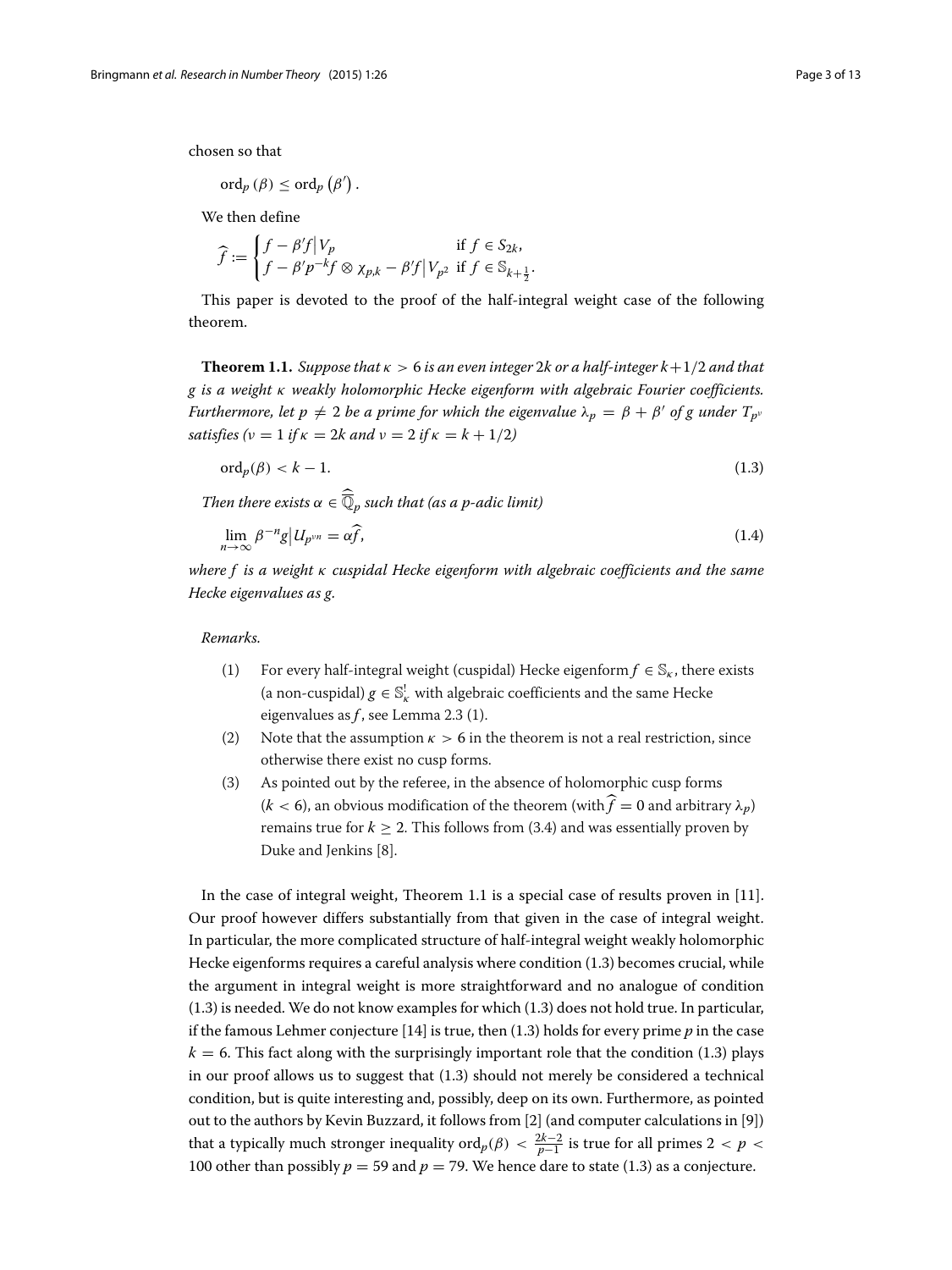<span id="page-3-0"></span> $\bf{Conjecture~1.2.}$  *For a prime*  $p \geq 3$  *and an integer k*  $\geq 6$ , let  $\lambda_p = \beta + \beta'$  be an eigenvalue *of the Hecke operator*  $T_p$  *acting on*  $S_{2k}$ *. Then* 

$$
\mathrm{ord}_p(\beta) < k - 1.
$$

We finally illustrate the congruences in Theorem [1.1](#page-2-0) with a numerical example.

*Example.* The one-dimensional space  $\mathbb{S}_{13/2}$  is generated by the function ( $q := e^{2\pi i \tau}$ with  $\tau \in \mathbb{H}$  throughout)

$$
\delta(\tau) := \frac{1}{12} \left( E_6(4\tau)\theta(\tau) - 120E_4(4\tau)C_{\frac{5}{2}}(\tau) \right)
$$
  
=  $q - 56q^4 + 120q^5 - 240q^8 + 9q^9 + 1440q^{12} - 1320q^{13} - 704q^{16} - \dots,$ 

where  $E_k$  is the weight *k* normalized Eisenstein series,  $\theta(\tau) := \sum_{n \in \mathbb{Z}} q^{n^2}$ , and  $C_{5/2}$  is the weight 5/2 Cohen-Eisenstein series [\[6\]](#page-12-10). In order to *p*-adically investigate δ, we use a computer to extend the large table of the  $q$ -expansion coefficients of  $\delta$  given in [\[13\]](#page-12-11).

We let  $\Delta := (E_4^3 - E_6^2)$  /1728, and consider the weakly holomorphic cusp form  $g \in \mathbb{S}^!_{13/2}$ defined by

$$
g(\tau) := \frac{E_6^3(4\tau)\theta(\tau) - 120E_6^2(4\tau)E_4(4\tau)C_{\frac{5}{2}}(\tau)}{12\Delta(4\tau)} + 6720E_4(4\tau)C_{\frac{5}{2}}(\tau)
$$
  
=  $q^{-3} - 1424q + 64384q^4 - 58275q^5 - 11614464q^8 + 43240944q^9$   
-  $1262037504q^{12} + 3433679046q^{13} - 53318226944q^{16}$   
+  $123834283776q^{17} + ...$ 

For  $p = 3$ , we have

$$
\beta = 3^2 + 3^5 + 2 \cdot 3^9 + 2 \cdot 3^{10} + 2 \cdot 3^{11} + O(3^{15}), \qquad \beta' = 3^9 + 2 \cdot 3^{12} + 2 \cdot 3^{13} + 2 \cdot 3^{14} + O(3^{15}).
$$

It is then easy to calculate that  $\widehat{\delta}(q)$  is congruent modulo 3<sup>15</sup> to

$$
-18980q + 1062880q^{4} + 2277840q^{5} - 4555680q^{8} - 13837140q^{9} + \ldots,
$$

and observe that the first several dozen terms of the series satisfy the congruences

$$
\frac{1}{\beta}g|U_9 \equiv -\frac{1801706}{404914575}\widehat{\delta} \pmod{3^3}
$$

and

$$
\frac{1}{\beta^2}g|U_{81}\equiv-\frac{6896458715112926579653}{11517795085875}\widehat{\delta}\ \, \textup{(mod $3^{13}$)}\,.
$$

Combining this with the congruence

$$
\frac{1801706}{404914575} \equiv \frac{6896458715112926579653}{11517795085875} \pmod{3^2}
$$

illustrates Theorem [1.1.](#page-2-0)

The paper is organized as follows. In Section [2,](#page-4-0) we introduce the *p*-adic framework upon which we consider formal Laurent series. After that, we briefly recall some results from [\[4,](#page-12-2) [8\]](#page-12-5) about weakly holomorphic Hecke eigenforms reformatted in a manner convenient for our use. We then prove Theorem [1.1](#page-2-0) in Section [3.](#page-7-0)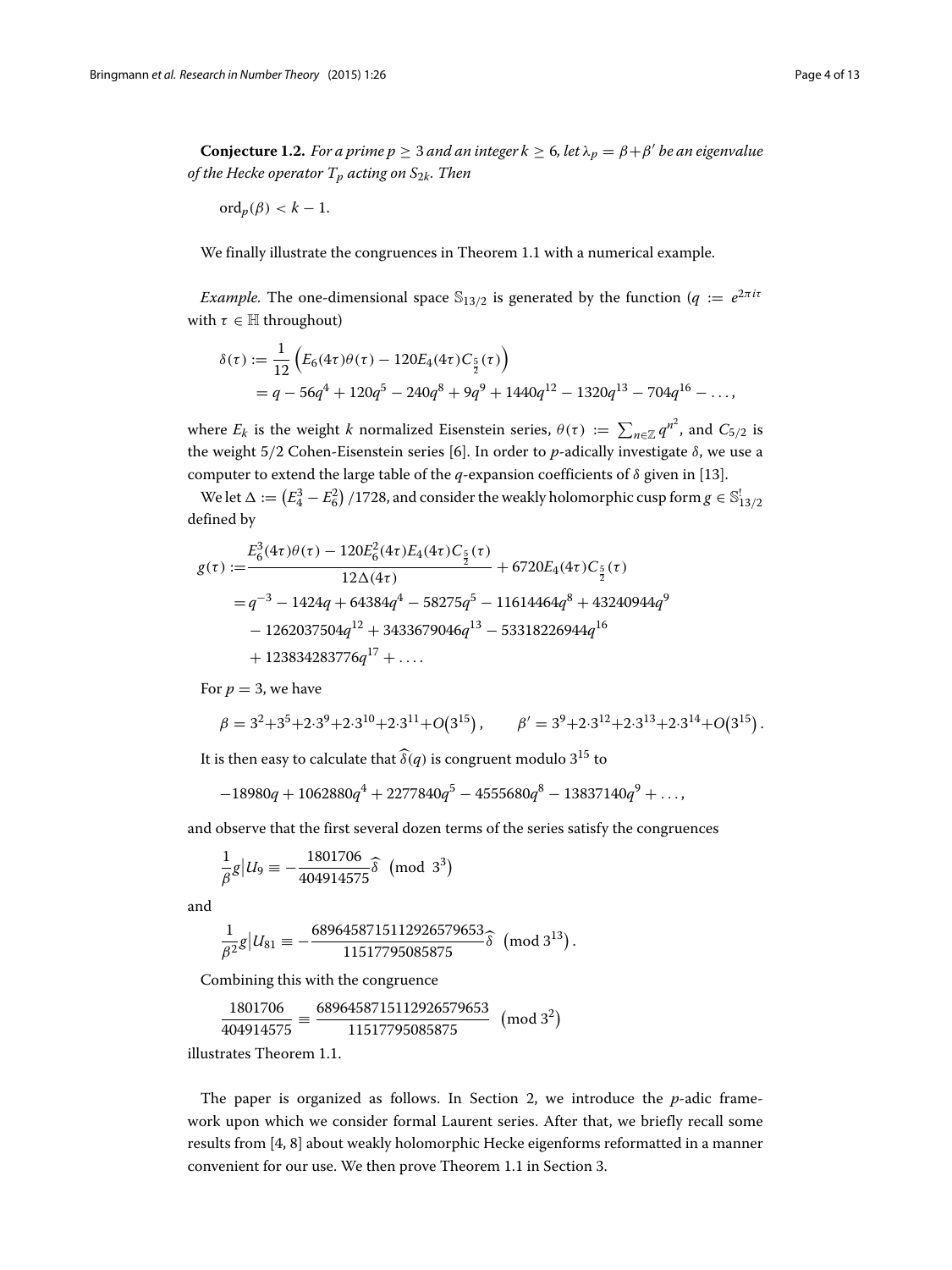#### <span id="page-4-0"></span>**2 Preliminaries**

#### **2.1 Formal Laurent series and** *p***-adic numbers**

In order to give the necessary formal structure to define all of the notation used in Theorem [1.1,](#page-2-0) we require a *p*-adic framework upon which we may state congruences of formal Laurent series. Let  $p > 2$  be a prime and fix an algebraic closure  $\overline{\mathbb{Q}}_p$  of  $\mathbb{Q}_p$  along with an embedding  $\iota$  :  $\mathbb{Q} \hookrightarrow \mathbb{Q}_p.$  We let  $\mathbb{Q}_p$  denote the  $p$ -adic completion of  $\mathbb{Q}_p$  and normalize the *p*-adic order so that ord<sub>*p*</sub>(*p*) = 1. We do not distinguish between algebraic numbers and their images under *ι*. In particular, for algebraic numbers  $a, b \in \overline{Q}$ we write  $a \equiv b \pmod{p^m}$  if  $\text{ord}_p((a - b)) \ge m$ . For a formal Laurent series  $H(q)$  $\sum_{n\gg-\infty}a(n)q^n \in \overline{\mathbb{Q}}_p(q)$  (i.e.,  $q^\ell H \in \overline{\mathbb{Q}}_p[]q]$  for some  $\ell \in \mathbb{N}_0$ ), we write  $H \equiv 0 \pmod{p^m}$ if  $inf_{n \in \mathbb{Z}} (ord_p(a(n))) \geq m$ .

We further require the standard operators  $U_p$ ,  $V_p$ , and  $\chi_{p,k}$  from the theory of modular forms, whose actions on formal Laurent series are given by

$$
\sum_{n \gg -\infty} a(n)q^n \Big| U_p = \sum_{n \gg -\infty} a(pn)q^n, \qquad \sum_{n \gg -\infty} a(n)q^n \Big| V_p = \sum_{n \gg -\infty} a(n)q^{pn},
$$
  

$$
\sum_{n \gg -\infty} a(n)q^n \otimes \chi_{p,k} = \sum_{n \gg -\infty} \left( \frac{(-1)^k n}{p} \right) a(n)q^n.
$$

The half-integral weight *Hecke operator* is then defined by

<span id="page-4-1"></span>
$$
T_{p^2} = T_{p^2,k} := U_{p^2} + p^{k-1} \chi_{p,k} + p^{2k-1} V_{p^2}.
$$
\n(2.1)

Here and throughout we use the convention  $U_{p^2} = U_p^2$  and  $V_{p^2} = V_p^2$ . The Hecke operators for higher powers of *p* satisfy the recursive relation

$$
T_{p^{2\ell+2}} = T_{p^2} T_{p^{2\ell}} - p^{2k-1} T_{p^{2\ell-2}}.
$$

Noting that the Hecke operators are multiplicative, the following lemma follows immediately.

<span id="page-4-2"></span>**Lemma 2.1.** *If*  $M, n \in \mathbb{N}$  *and F and G are two formal Laurent* series with algebraic  $\text{coefficients satisfying } F \equiv G \pmod{p^M}$ , then  $F|T_{n^2} \equiv G|T_{n^2} \pmod{p^M}$ .

The operators  $U_p$ ,  $V_p$ ,  $\chi_{p,k}$ , and  $T_{p^2}$  furthermore map modular forms to modular forms (of possibly different level), although we do not require this in the paper. Having defined the Hecke operators, the notion of half-integral weight weakly holomorphic Hecke eigenforms is then given by [\(1.1\)](#page-1-0), where  $J_{k+1/2}$  is defined in the next section.

#### **2.2 Weakly holomorphic Hecke eigenforms**

In this section, we define the subspace  $J_{k+1/2} \subset \mathbb{S}_{k+1/2}$  using Zagier lifts. These lifts were introduced by Duke and Jenkins in [\[8\]](#page-12-5), and further (independently) studied by Alfes [\[1\]](#page-12-12) and the authors [\[4\]](#page-12-2) in the framework of harmonic weak Maass forms. We recall some properties of the lifts which both guarantee that our definition of weakly holomorphic Hecke eigenforms [\(1.1\)](#page-1-0) makes sense and also play an important role in our proof of Theorem [1.1](#page-2-0) in the next section.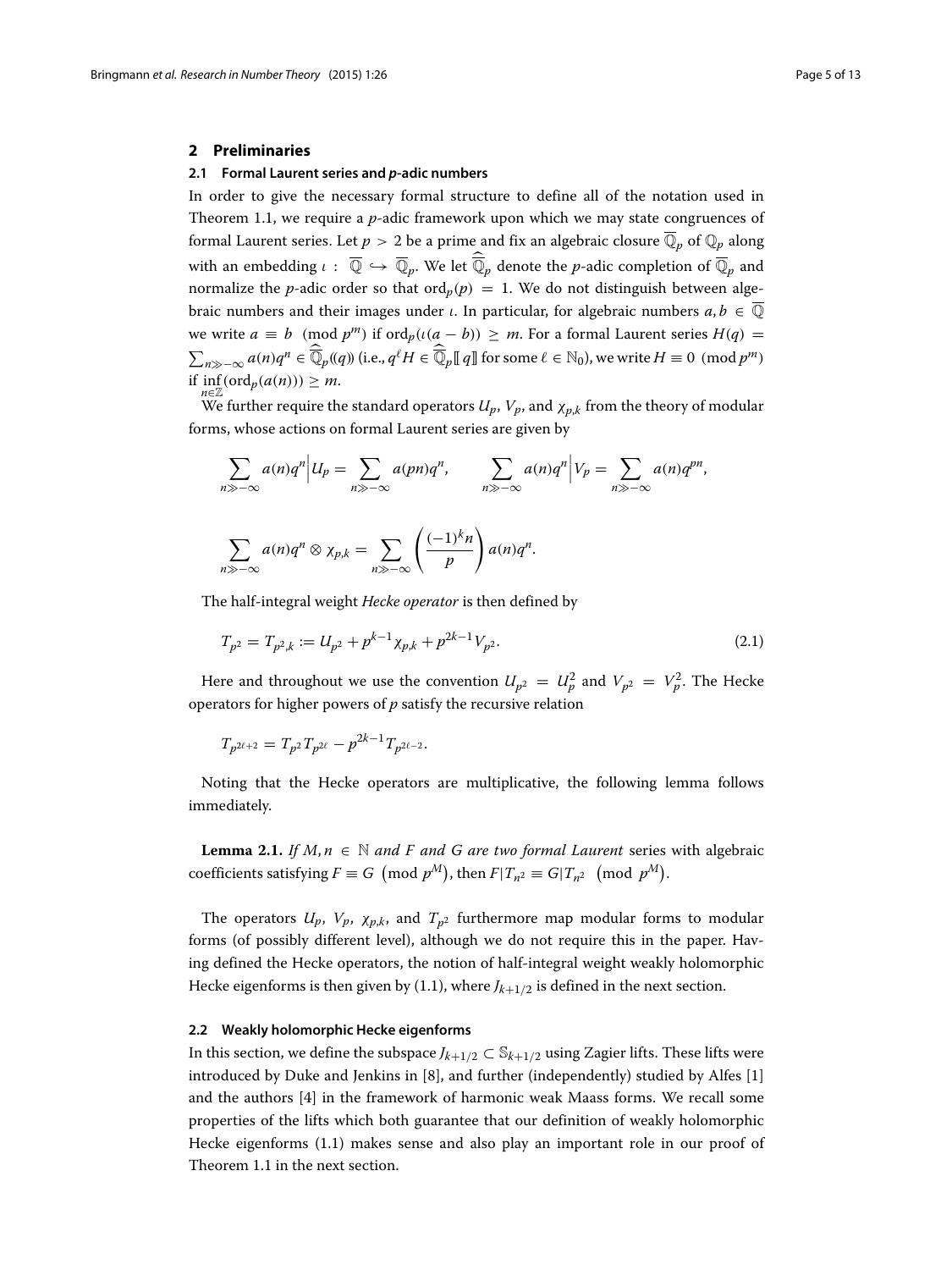Recall that the space  $\mathbb{S}_{k+1/2}^!$  consists of those weakly holomorphic cusp forms  $f$  whose Fourier expansions satisfy

$$
f(\tau) = \sum_{\substack{n \gg -\infty \\ (-1)^k n \equiv 0,1 \pmod{4}}} a(n)q^n.
$$

For each fundamental discriminant *D* such that  $(-1)^kD < 0$ , the *D*th Zagier lift  $\mathfrak{Z}_D$  is a linear map  $\mathfrak{Z}_D : S^!_{2-2k} \to \mathbb{S}^!_{k+1/2}$ . Explicitly, if  $f(\tau) = \sum_{n \gg -\infty} a(n)q^n$ , then

<span id="page-5-1"></span>
$$
\mathfrak{Z}_D\left(f\right)(\tau) := \sum_{m>0} a\left(-m\right) m^{2k-1} \sum_{n|m} \chi_D(n) n^{-k} q^{-\left(\frac{m}{n}\right)^2|D|} + \sum_{d:dD<0} t_f(d,D) q^{|d|}, \quad (2.2)
$$

where  $\chi_D(\cdot) := \left(\frac{D}{\cdot}\right)$ . Here the sum over *d* runs through all discriminants for which  $(-1)^k d > 0$  and, by Lemma 2 of [\[8\]](#page-12-5),  $t_f(d, D)$  satisfy

<span id="page-5-3"></span>
$$
t_f\left(dm^2,D\right) = -m^{2k-1} \sum_{a|m} \mu\left(a\right) \chi_{dm^2}\left(a\right) \sum_{b|\frac{m}{a}} \chi_D\left(b\right) \left(ab\right)^{-k} t_f\left(\left(\frac{m}{ab}\right)^2 D, d\right), \quad (2.3)
$$

where  $\mu$  is the Möbius function.

*Remark.* The quantities  $t_f(d, D)$ , denoted by  $\mathrm{Tr}^*_{d,D}(f)$  in [\[8\]](#page-12-5), are very interesting since they can be interpreted as traces of a certain function [\[8\]](#page-12-5), and, simultaneously, as certain cycle integrals [\[4\]](#page-12-2) whose connection with weak Maass forms was extensively studied by Duke, Imamoglu, and Tóth in [\[7\]](#page-12-13). However, we do not need and do not discuss these facts in this paper.

We collect useful (known) properties of the Zagier lifts in Theorem [2.2](#page-5-0) below. In addition to their application in our proof of Theorem [1.1,](#page-2-0) these properties illustrate the parallelism between  $J_{2k} = D^{k-1} \left( S_{2-2k}^{\dagger} \right)$  $)$  and, following [\[4\]](#page-12-2),

$$
J_{k+\frac{1}{2}} := \operatorname{span}_{\mathbb{C}} \left\{ \mathfrak{Z}_D \left( f \right) \big| f \in S_{2-2k}^! D \text{ fundamental with } (-1)^k D < 0 \right\} \subseteq \mathbb{S}_{k+\frac{1}{2}}^! . \tag{2.4}
$$

#### <span id="page-5-0"></span>**Theorem 2.2.**

- (1) The space  $J_{k+1/2}$  is stable under the action of the Hecke algebra.
- (2) We have  $J_{k+1/2} \cap \mathbb{S}_{k+1/2} = \{0\}.$
- (3) We have an isomorphism between  $\mathbb{S}^!_{k+1/2}/J_{k+1/2}$  and infinitely many copies of  $\mathbb{S}_{k+1/2}$  as modules over the Hecke algebra.
- (4) If  $f \in S_{2-2k}^!$  has integral Fourier coefficients, then so does  $\mathfrak{Z}_D(f)$ .

*Proof.* Theorem [2.2](#page-5-0) (1) follows by Lemma 2 of [\[8\]](#page-12-5), Theorem [2.2](#page-5-0) (2) is implied by an orthogonality condition in Proposition 6.3 of [\[4\]](#page-12-2), Theorem [2.2](#page-5-0) (3) is implied by Theorem 1.6 of [\[4\]](#page-12-2), and Theorem [2.2](#page-5-0) (4) is Theorem 1 of [\[8\]](#page-12-5).  $\Box$ 

By Theorem [2.2](#page-5-0) (2),  $F \in J_{k+1/2}$  is entirely determined by its *principal part P<sub>F</sub>*(*q*) :=  $\sum_{n \leq 0} a(n)q^n$ . Noting that  $R_F := F - P_F$  is bounded towards *i*∞, we obtain a natural decomposition

<span id="page-5-2"></span>
$$
F = P_F + R_F. \tag{2.5}
$$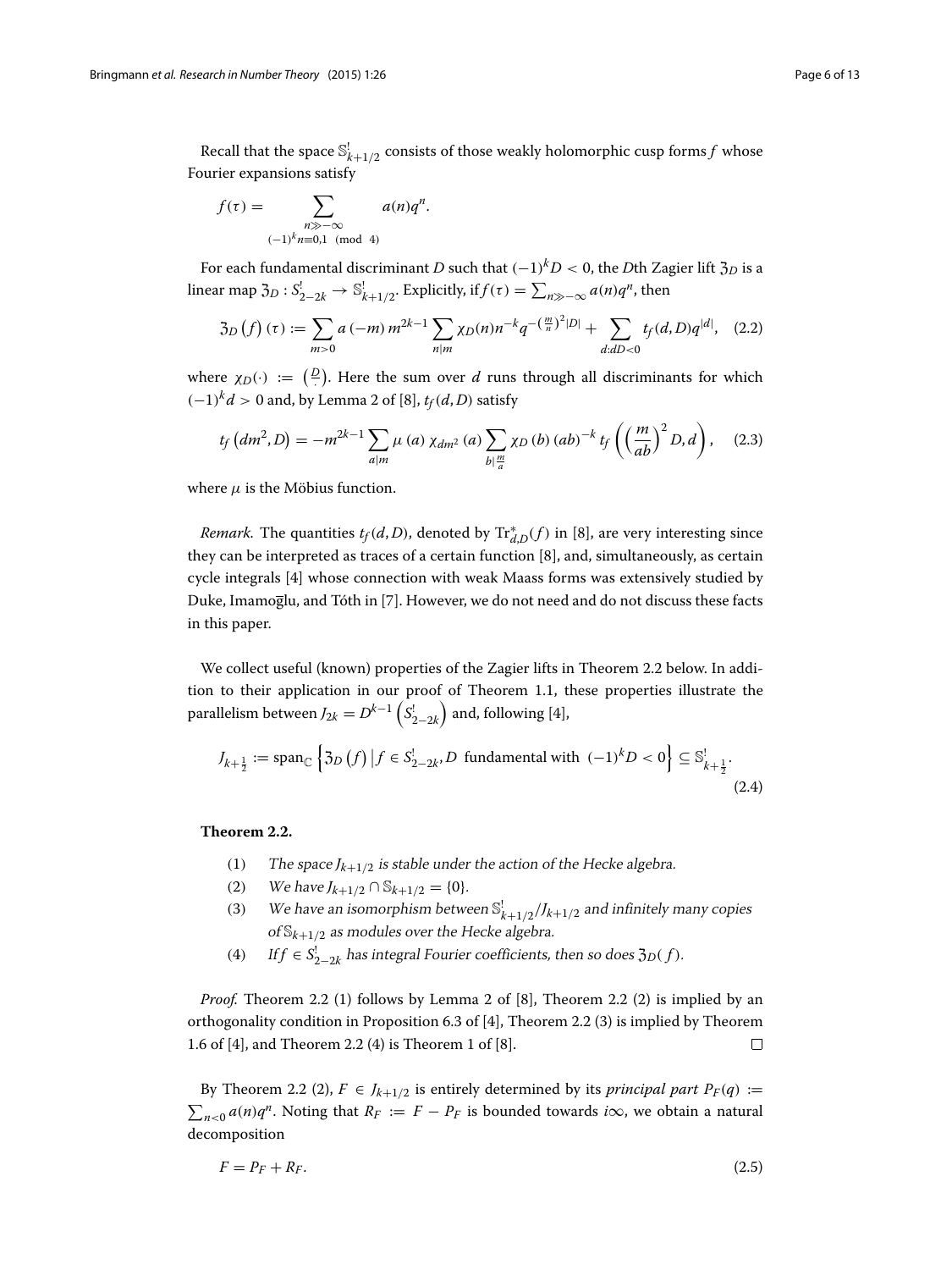Theorem [2.2](#page-5-0) (2) also immediately implies that every holomorphic Hecke eigenform is a weakly holomorphic Hecke eigenform. Furthermore, Theorem [2.2](#page-5-0) (1) allows one to define the action of Hecke operators on the quotient space  $\mathbb{S}_{k+1/2}/J_{k+1/2}$ , and therefore to justify the definition [\(1.1\)](#page-1-0) of weakly holomorphic Hecke eigenforms for half-integral weight.

Theorem [2.2](#page-5-0) (3) explains the decomposition [\(1.2\)](#page-1-1) in the half-integral weight case, while the integral weight decomposition follows by Theorem 1 of [\[10\]](#page-12-4) and its refinement, Theorem 1.2 of [\[5\]](#page-12-14). However, since we are interested in *p*-adic analysis, we require a slightly stronger splitting where we may take the representatives with algebraic coefficients. A standard linear algebra argument which is well-known to experts implies the following lemma. We provide a detailed proof for the reader's convenience.

#### <span id="page-6-0"></span>**Lemma 2.3.**

- (1) Every space  $\mathbb{E}_{k+1/2,i}$  in decomposition [\(1.2\)](#page-1-1) has a basis consisting of (infinitely many) cosets whose representatives are weakly holomorphic Hecke eigenforms with algebraic Fourier coefficients.
- (2) If  $g \in \mathbb{S}_{k+1/2}^!$  has algebraic coefficients, then, for each  $1 \le j \le t$ , there exists a representative of its projection into  $\mathbb{E}_{k+1/2,j}$  with algebraic coefficients.

*Remark.* The (totally real) algebraic number field in (1) is generated over  $\mathbb Q$  by all of the eigenvalues of weight 2*k* cusp forms and hence only depends on  $k > 6$ .

#### *Proof.*

- (1) Since  $\mathbb{S}_{k+1/2}^!$  has a basis consisting of functions with rational Fourier coefficients by Proposition 1 of [\[8\]](#page-12-5), (1) follows immediately from (2).
- (2) Recall that there exists  $N \in \mathbb{N}$  such that the integral basis  $f_{k+1/2,m}$  of  $\mathbb{S}^!_{k+1/2}$  in (10) of [\[8\]](#page-12-5) satisfies

<span id="page-6-2"></span>
$$
f_{k+\frac{1}{2},m}(\tau) = q^m + O(q^N),\tag{2.6}
$$

with  $m < N$ . Comparing the coefficient in front of  $q^m$ , we see immediately that any  $g = \sum_{m \lt N} a_m f_{k+1/2,m} \in \mathbb{S}_{k+1/2}^!$  has algebraic coefficients if and only if each  $a_m$  is algebraic. Thus it is enough to show part (2) for each  $f_{k+1/2,m}$ . In particular we may assume that *g* has rational coefficients. We next decompose *g* as  $g = \sum_{j=1}^{t} g_j$  with  $g_j \in \mathbb{E}_{k+1/2,j}$ . Note that  $g_j$  is only uniquely determined up to an element of  $J_{k+1/2}$ .

Since the eigenvalues of weakly holomorphic modular forms are the same as those of classical cusp forms by Theorem [2.2](#page-5-0) (3), an element of  $\mathbb{S}^!_{k+1/2}$  is a Hecke eigenform if and only if it is an eigenfunction for finitely many Hecke operators  $T_{n_1}, \ldots, T_{n_d}$ . For each  $1 \leq j \leq t$  and  $1 \leq r \leq d$ , we denote the eigenvalues corresponding to  $\mathbb{E}_{k+1/2,j}$  under  $T_{n_r}$ by  $\alpha_{n_r,j}$ . We now fix  $1 \leq j_0 \leq t$  and project *g* into  $\mathbb{E}_{k+1/2,j_0}$ . Since  $J_{k+1/2}$  is Hecke-stable, one inductively concludes that there exists  $R_{j0} \in J_{k+1/2}$  such that

<span id="page-6-1"></span>
$$
g\Big|\prod_{r=1}^{d}\prod_{\substack{1\leq\ell\leq t\\ \alpha_{n_r,\ell}\neq\alpha_{n_r,j_0}}}\left(T_{n_r^2}-\alpha_{n_r,\ell}\right)=\sum_{j=1}^{t}\prod_{r=1}^{d}\prod_{\substack{1\leq\ell\leq t\\ \alpha_{n_r,\ell}\neq\alpha_{n_r,j_0}}}\left(\alpha_{n_r,j}-\alpha_{n_r,\ell}\right)g_j+R_{j_0},\tag{2.7}
$$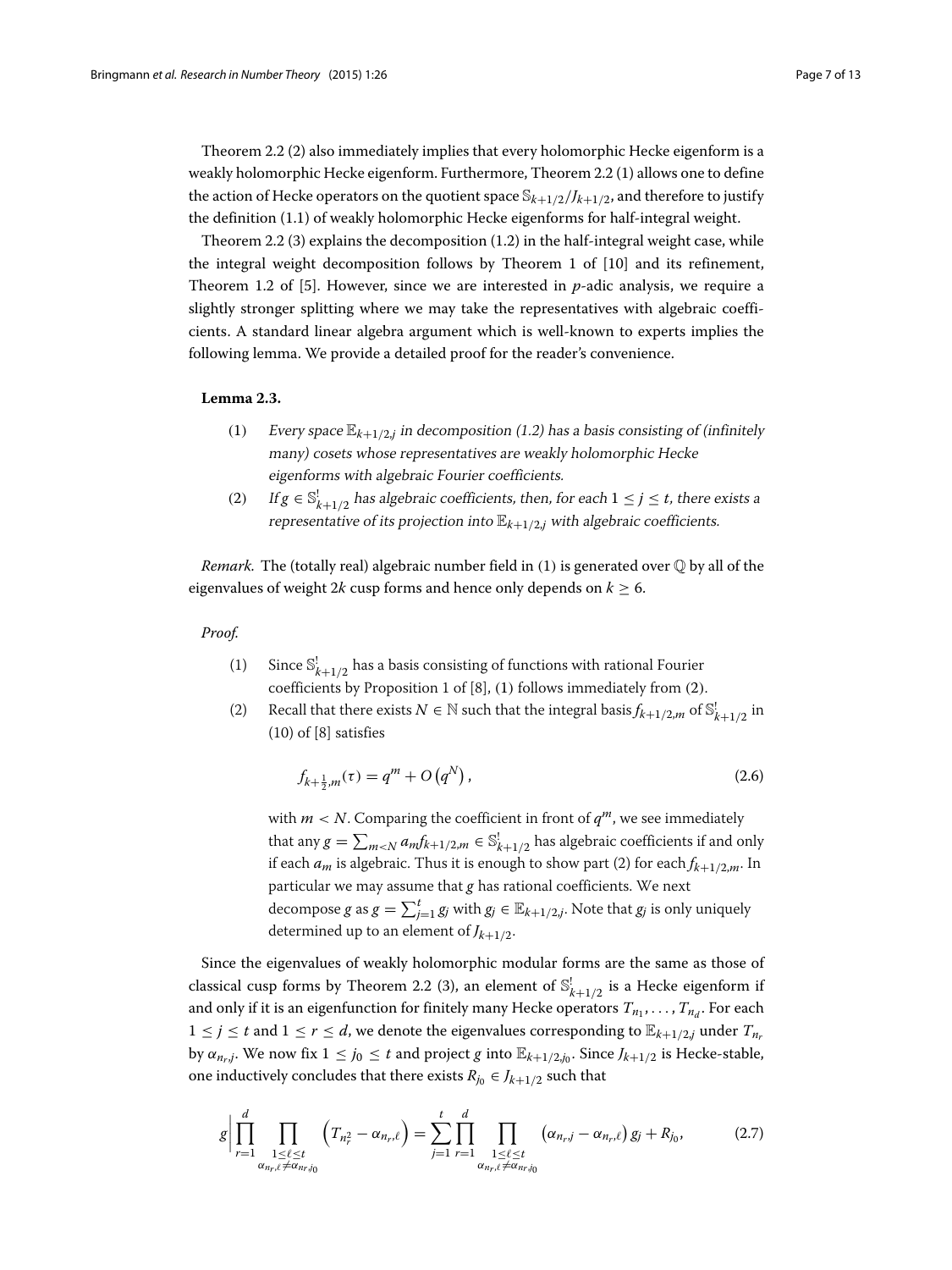where  $\alpha_{n,j}$  denotes the eigenvalue of  $g_j$  under  $T_{n_j^2}$ . If  $j \neq j_0$ , then multiplicity one implies that  $\alpha_{n_r,\ell} \neq \alpha_{n_r,j_0}$  for some *r* and hence the constant in front of  $g_j$  in [\(2.7\)](#page-6-1) is zero. Therefore the sum in [\(2.7\)](#page-6-1) reduces to  $j = j_0$  and, by Theorem [2.2](#page-5-0) (1), we obtain

<span id="page-7-1"></span>
$$
g_{j_0} = \frac{1}{\lambda_{j_0}} g \bigg| \prod_{r=1}^d \prod_{\substack{1 \leq \ell \leq t \\ \alpha_{n_r,\ell} \neq \alpha_{n_r,j_0}}} \left( T_{n_r^2} - \alpha_{n_r,\ell} \right) - \frac{1}{\lambda_{j_0}} R_{j_0}, \tag{2.8}
$$

<span id="page-7-5"></span>with

$$
\lambda_{j_0} := \prod_{r=1}^d \prod_{\substack{1 \leq \ell \leq t \\ \alpha_{n_r,\ell} \neq \alpha_{n_r,j_0}}} \left( \alpha_{n_r,j_0} - \alpha_{n_r,\ell} \right) \neq 0. \tag{2.9}
$$

Since *g* has rational coefficients and rationality is preserved by the Hecke operators, the first term on the right-hand side of [\(2.8\)](#page-7-1) is in the number field generated by all of the eigenvalues of the Hecke operators. At the same time, it is in the same coset as  $g_{i_0}$ , completing the proof, since  $R_{j_0}$ , and thus the second summand in [\(2.8\)](#page-7-1), is in  $J_{k+1/2}$ .  $\Box$ 

### <span id="page-7-0"></span>**3 Proof of Theorem [1.1](#page-2-0)**

In this section, we prove Theorem [1.1](#page-2-0) for half-integral weight.

#### **3.1** Congruences relating  $U_{p^2}$  and  $T_{p^2}$

The following lemma allows us to *p*-adically relate the iterated action of  $U_{p^2}$  and  $T_{p^2}$ .

<span id="page-7-4"></span>**Lemma 3.1.** *Let p be a prime,*  $A, k \in \mathbb{N}$ *, and*  $h \in \overline{\mathbb{Q}}((q))$  *satisfy* 

<span id="page-7-2"></span>.

$$
h \Big| U_{p^2}^n \equiv 0 \pmod{p^{(k-1)(n-A)}}
$$
\n
$$
(3.1)
$$

*for every*  $n \in \mathbb{N}_0$ *. Then we also have* 

$$
h\Big|T_{p^2,k}^n\equiv 0\!\!\pmod{p^{(k-1)(n-A)}}
$$

*Proof.* We use definition [\(2.1\)](#page-4-1) and expand  $\left(U_{p^2}+p^{k-1}\chi_{p,k}+p^{2k-1}V_{p^2}\right)^n$ . Denoting by *a*, *b*, and *c* the total powers of  $U_{p^2}$ ,  $\chi_{p,k}$ , and  $V_{p^2}$ , respectively in a single term, we have  $a + b + c = n$ . We claim that every individual term satisfies the required congruence. We first note that

<span id="page-7-3"></span>
$$
\chi_{p,k} U_{p^2} = 0 = V_{p^2} \chi_{p,k},\tag{3.2}
$$

since acting by  $\chi_{p,k}$  annihilates coefficients that are divisible by p. Furthermore,  $V_{p2}U_{p2}$  is the identity. Proceeding by induction on the number of different adjacent operators, we conclude that all non-vanishing terms are of the form

$$
p^{(2k-1)c+(k-1)b}h\Big|\mathcal{U}_{p^2}^{a-r}\otimes\chi^b_{p,k}\Big|\mathcal{V}_{p^2}^{c-r},
$$

where *r* denotes the number of times that  $V_{p2}U_{p2}$  is replaced with the identity. Since  $r \leq min(a, c)$ , the *p*-adic order of each term is, by [\(3.1\)](#page-7-2), at least

$$
(2k-1)c + (k-1)b + (k-1)(a-c-A) = (k-1)(n-A) + c \ge (k-1)(n-A),
$$

as claimed.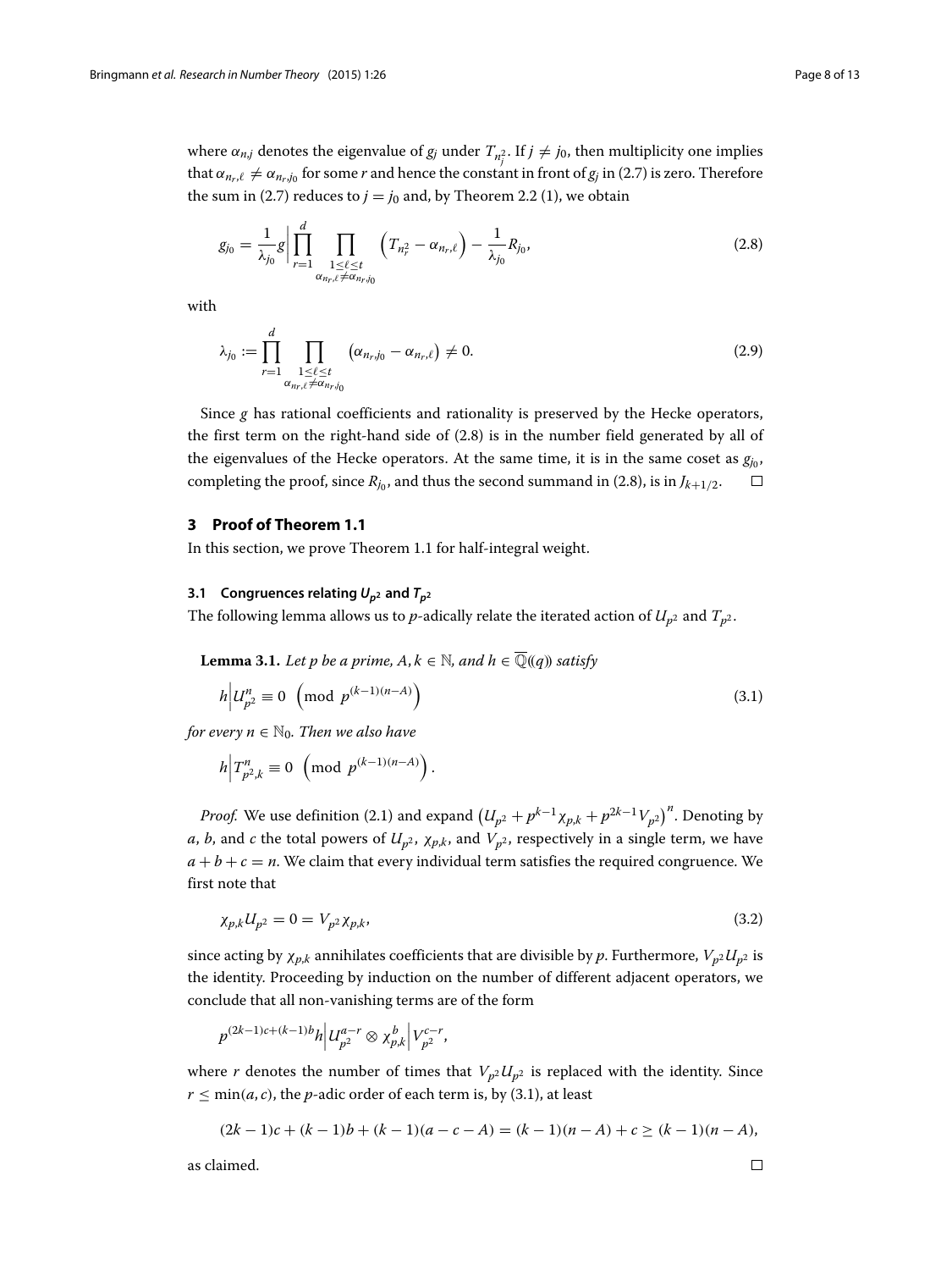#### **3.2** The action of  $U_{p^2}$

Our next proposition demonstrates an important similarity between  $J_{2k}$  and  $J_{k+1/2}$ : elements of both spaces are  $p$ -adically annihilated by repeated application of  $U_{p^2}$ .

<span id="page-8-3"></span>**Proposition 3.2.** *If*  $f \in J_{k+1/2}$  *has algebraic Fourier coefficients, then there exists a constant*  $M \in \mathbb{N}_0$  *such that, for every*  $n \in \mathbb{N}_0$ *,* 

$$
f\left|U_{p^2}^n\equiv 0\pmod{p^{(k-1)n-M}}
$$
\n(3.3)

*Proof.* In Proposition 1 of [\[8\]](#page-12-5), Duke and Jenkins constructed a basis of  $M^!_{2-2k}$  which consists of forms with integral Fourier coefficients. After subtracting a constant multiple of such a form in  $M_{2-2k}^!$  whose constant coefficient is positive and minimal, one can construct a basis for  $S_{2-2k}^!$  with integral coefficients. Since  $f \in J_{k+1/2}$  has algebraic coefficients, there exist discriminants  $D_1, \ldots, D_r$ , basis elements  $f_1, \ldots, f_\ell \in S_{2-2k}^!$ , and  $\gamma_{v,j} \in \mathbb{C}$ for which

$$
f=\sum_{\nu=1}^r\sum_{j=1}^\ell\gamma_{\nu,j}\mathfrak{Z}_{D_\nu}\left(f_j\right)
$$

<span id="page-8-1"></span><span id="page-8-0"></span>.

By comparing principal parts on both sides using [\(2.2\)](#page-5-1), we furthermore conclude that  $\gamma_{v,j} \in \overline{\mathbb{Q}}$ . It thus suffices to prove the required congruence for every individual term of the sum. Since repeated application of  $U_{p^2}$  eliminates their (finite) principal parts, we may ignore these principal parts by choosing *M* large. Furthermore, integrality of  $\gamma_{v,j}$  may be assumed by choosing an appropriate *M*. By the decomposition [\(2.5\)](#page-5-2), it suffices to show that for every *f* with integer coefficients and a fundamental discriminant *D*

$$
R_{3p(f)} | U_{p^2}^n \equiv 0 \pmod{p^{(k-1)n}}.
$$
 (3.4)

We remark that Duke and Jenkins essentially proved [\(3.4\)](#page-8-0) while showing integrality of  $R_{3p}(f)$  in Theorem 1 of [\[8\]](#page-12-5). To finish the proof of [\(3.3\)](#page-8-1), note that by Theorem [2.2](#page-5-0) (4),  $R_{3p(f)}$  has integer coefficients given by [\(2.2\)](#page-5-1) and thus the congruence follows, since in [\(2.3\)](#page-5-3) *ab* is a divisor of *m* and *m* is divisible by  $p^n$ .  $\Box$ 

We next prove that the *p*-adic limit in Theorem [1.1](#page-2-0) exists.

<span id="page-8-5"></span>**Proposition 3.3.** Let  $g \in \mathbb{S}_{k+1/2}^!$  be a Hecke eigenform with algebraic Fourier coefficients. *If ord<sub>p</sub>*( $\beta$ ) < *k* − 1*, then the p-adic limit* lim<sub>*n*→∞</sub>  $\beta^{-n}g|U_{p^2}^n$  *exists.* 

*Proof.* If  $g \in \mathbb{S}^!_{k+1/2}$  is a Hecke eigenform with eigenvalue  $\lambda_p = \beta + \beta'$  under  $T_{p^2}$ , then, by [\(1.1\)](#page-1-0) and [\(2.1\)](#page-4-1), there exists  $r \in J_{k+1/2}$  with algebraic coefficients such that

<span id="page-8-4"></span>
$$
g\Big|U_{p^2} + p^{k-1}g \otimes \chi_{p,k} + p^{2k-1}g\Big|V_{p^2} = (\beta + \beta')g + r.
$$
\n(3.5)

Let

$$
g_{\beta} := g - \beta p^{-k} g \otimes \chi_{p,k} - \beta g |V_{p^2}
$$
 and  $g_{\beta'} := g - \beta' p^{-k} g \otimes \chi_{p,k} - \beta' g |V_{p^2}.$ 

Equation [\(3.2\)](#page-7-3) together with the fact that  $V_{p^2}U_{p^2}$  is the identity and  $ββ' = p^{2k-1}$  imply that

<span id="page-8-2"></span>
$$
g_{\beta} | U_{p^2} = \beta' g_{\beta} + r
$$
 and  $g_{\beta'} | U_{p^2} = \beta g_{\beta'} + r.$  (3.6)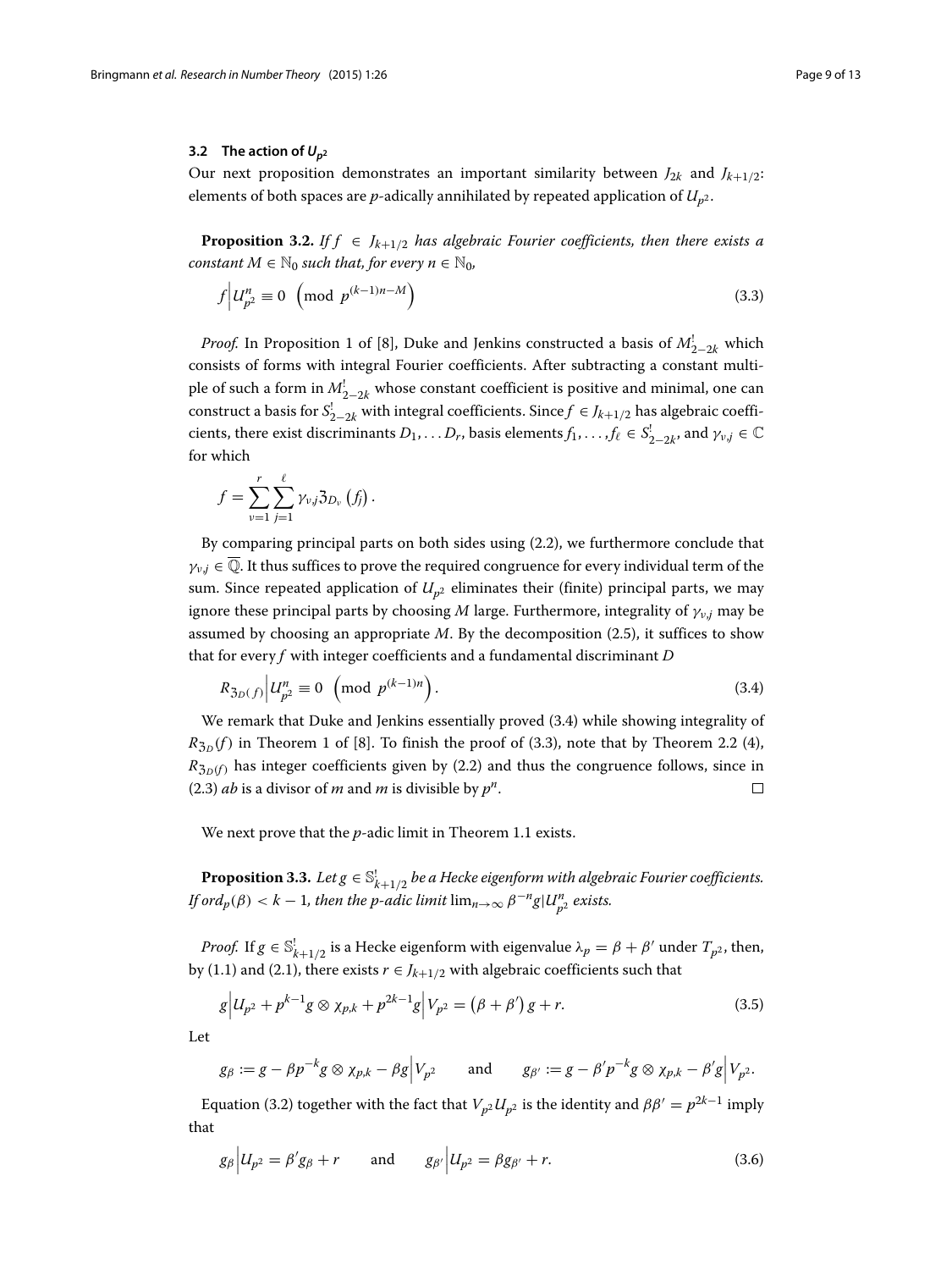We now apply  $\beta^{-1}U_{n^2}$  *n* times to the identity

$$
(\beta - \beta')g = \beta g_{\beta'} - \beta' g_{\beta}.
$$

By [\(3.6\)](#page-8-2), we obtain inductively

<span id="page-9-0"></span>
$$
\beta^{-n} (\beta - \beta') g | U_{p^2}^n = \beta g_{\beta'} - \beta' \left( \frac{\beta'}{\beta} \right)^n g_{\beta} + \sum_{m=0}^{n-1} \frac{\beta^{n-m} - \beta'^{n-m}}{\beta^n} r | U_{p^2}^m. \tag{3.7}
$$

From  $\mathrm{ord}_p(\beta') > \mathrm{ord}_p(\beta)$ , it follows that

<span id="page-9-1"></span>
$$
\lim_{n \to \infty} \beta' \left(\frac{\beta'}{\beta}\right)^n g_\beta = 0. \tag{3.8}
$$

Since

$$
\operatorname{ord}_p\left(\frac{\beta'^{n-m}}{\beta^n}\right) > \operatorname{ord}_p\left(\beta^{-m}\right),\,
$$

it thus suffices to check *p*-adic convergence of the sum

$$
\sum_{m=0}^{\infty} \beta^{-m} r \Big| U_{p^2}^m.
$$

From the assumption that ord<sub>*p*</sub>( $\beta$ ) < *k*−1, this however follows by Proposition [3.2.](#page-8-3) □

We next prove a special case of Theorem [1.1](#page-2-0) for  $g = f \in S_{k+1/2}$ . In this case the condition ord<sub>*p*</sub>( $\beta$ ) < *k* − 1 can be relaxed to ord<sub>*p*</sub>( $\beta$ ) < *k* − 1/2 (equivalently,  $\mathrm{ord}_p(\beta) < \mathrm{ord}_p(\beta').$ 

<span id="page-9-3"></span>**Proposition 3.4.** *If f*  $\in$   $\mathbb{S}_{k+1/2}$  *is a Hecke eigenform with algebraic Fourier coefficients for which*  $\text{ord}_p(\beta) < \text{ord}_p(\beta')$ *, then f satisfies* [\(1.4\)](#page-2-2) *with*  $\alpha = \frac{\beta}{\beta - \beta'}$ *.* 

*Proof.* Note that for  $f \in \mathbb{S}_{k+1/2}$ , we have  $r = 0$  in [\(3.5\)](#page-8-4). Thus [\(3.7\)](#page-9-0) reads

$$
\beta^{-n}(\beta-\beta')f\Big|U_{p^2}^n=\beta f_{\beta'}-\beta'\left(\frac{\beta'}{\beta}\right)^nf_{\beta},
$$

and [\(3.8\)](#page-9-1) implies the desired result.

#### **3.3** The action of  $T_{p^2}$

We next consider repeated action of the Hecke operators  $T_{p^2}$  on  $\mathbb{S}^!_{k+1/2}.$ 

<span id="page-9-2"></span>**Proposition 3.5.** *Suppose that*  $g \in \mathbb{S}_{k+1/2}^!$  *has algebraic Fourier coefficients. Then there exists an integer L such that for every integer*  $\ell > L$  there exists a holomorphic modular *form*  $G_\ell \in \mathbb{S}_{k+1/2}$  *with algebraic Fourier coefficients for which* 

$$
g\Big|T_{p^2}^{\ell}\equiv G_{\ell}\ \left(\text{mod}\ p^{(k-1)(\ell-L)}\right).
$$

*Proof.* We decompose *g* as in [\(2.5\)](#page-5-2). Since repeated action of  $U_{p^2}$  eliminates  $P_g$ , Lemma [3.1](#page-7-4) implies the existence of an integer *L* such that

$$
P_g\Big|T_{p^2}^{\ell}\equiv 0\ \left(\text{mod}\ p^{(k-1)(\ell-L)}\right).
$$

Since the basis elements [\(2.6\)](#page-6-2) have integral coefficients, a linear combination which has the same principal part as  $P_g | T_{p^2}^{\ell}$  vanishes modulo  $p^{(k-1)(\ell-L)}$ . Subtracting this linear

 $\Box$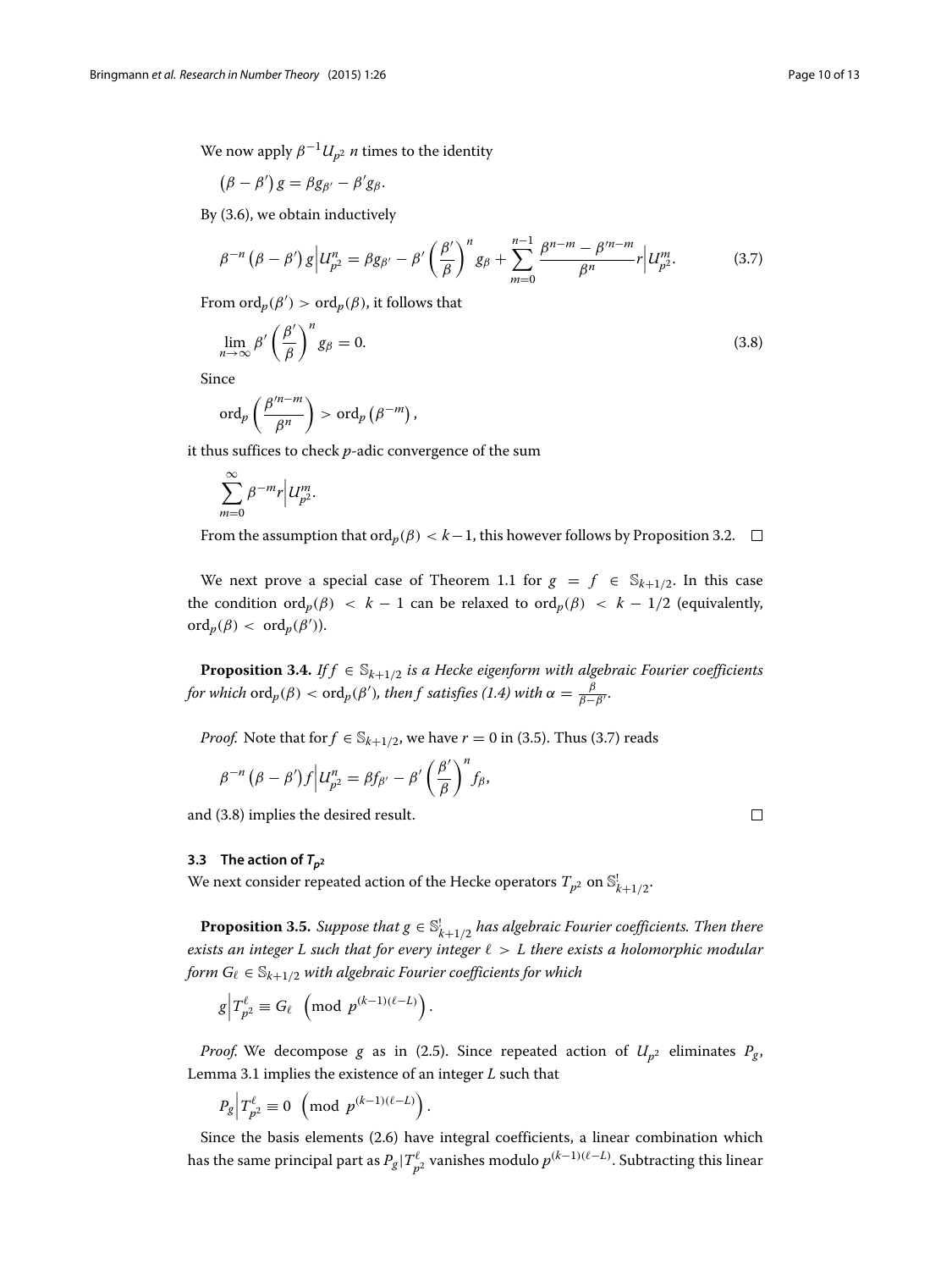$\Box$ 

combination from  $g|T^{\ell}_{p^2}$  yields a cusp form  $G_{\ell}$  which satisfies the conditions given in the proposition.  $\Box$ 

For the repeated action of the Hecke operators on elements of *Jk*+1/2, we require a more precise statement.

<span id="page-10-0"></span>**Proposition 3.6.** *If*  $g \in J_{k+1/2}$  *has algebraic Fourier coefficients, then there exists an L such that for every*  $\ell \in \mathbb{N}_0$ *, we have* 

$$
g\Big|T_{p^2}^{\ell}\equiv 0\ \left(\text{mod}\ p^{(k-1)(\ell-L)}\right).
$$

*Proof.* By Proposition [3.2,](#page-8-3) there exists *L* such that for all  $\ell \in \mathbb{N}_0$ , we have

.

$$
g\Big|U_{p^2}^{\ell}\equiv 0\ \left(\text{mod}\ p^{(k-1)(\ell-L)}\right)
$$

Lemma [3.1](#page-7-4) then immediately implies the proposition.

#### **3.4 Proof of Theorem [1.1](#page-2-0)**

We are now ready to prove Theorem [1.1.](#page-2-0)

*Proof of Theorem [1.1.](#page-2-0)* Since  $g \in \mathbb{S}^!_{k+1/2}$  is a weakly holomorphic Hecke eigenform (with algebraic coefficients), there exists  $r \in J_{k+1/2}$  with algebraic Fourier coefficients such that

$$
g\Big|T_{p^2}=\lambda_p g+r.
$$

Repeatedly acting with  $T_{p^2}$ , we obtain

$$
g\Big|T_{p^2}^{\ell}=\lambda_p^{\ell}g+\sum_{m=1}^{\ell}\lambda_p^{\ell-m}r\Big|T_{p^2}^{m-1}.
$$

By Proposition [3.5,](#page-9-2) there exist  $G_\ell \in \mathbb{S}_{k+1/2}$  and  $L_g \in \mathbb{Z}$  such that

$$
G_{\ell} \equiv \lambda_p^{\ell} g + \sum_{m=1}^{\ell} \lambda_p^{\ell-m} r \Big| T_{p^2}^{m-1} \pmod{p^{(k-1)(\ell-L_g)}}.
$$

We abbreviate

<span id="page-10-2"></span><span id="page-10-1"></span>
$$
\mu := \operatorname{ord}_p\left(\lambda_p\right) = \operatorname{ord}_p(\beta) < k - 1\tag{3.9}
$$

and choose  $L_r$  to satisfy Proposition [3.6](#page-10-0) for  $r$ . Thus we obtain that

$$
\lambda_p^{-\ell} G_\ell \equiv g + p^{-(k-1)(L_r + 1)} r_\ell \pmod{p^{(k-1)(\ell - L_g) - \mu \ell}},\tag{3.10}
$$

where

$$
r_{\ell} := p^{(k-1)(L_r+1)} \lambda_p^{-\ell} \sum_{m=1}^{\ell} \lambda_p^{\ell-m} r \Big| T_{p^2}^{m-1} \in J_{k+\frac{1}{2}}
$$

has *p*-integral Fourier coefficients. This follows by [\(3.9\)](#page-10-1) and Proposition [3.6,](#page-10-0) since

$$
\lambda_p^{\ell-m} r \Big| T_{p^2}^{m-1} \equiv 0 \ \left( \text{mod } p^{\mu(\ell-m)+(k-1)(m-1-L_r)} \right). \tag{3.11}
$$

Since *g* is a Hecke eigenform, we have  $g \in \mathbb{E}_{k+1/2,j_0}$  for some  $1 \leq j_0 \leq t$ . We next apply operators to both sides of [\(3.10\)](#page-10-2) in order to project  $G_{\ell}$  into the eigenspace  $\mathbb{F}_{k+1/2,j_0}$ . As in the proof of Lemma [2.3,](#page-6-0) we choose  $n_1, \ldots, n_d$  so that an element of  $\mathbb{S}^!_{k+1/2}$  is a Hecke eigenform if and only if it is an eigenfunction under each  $T_{n_r^2}$  for  $r=1,\ldots,d$  with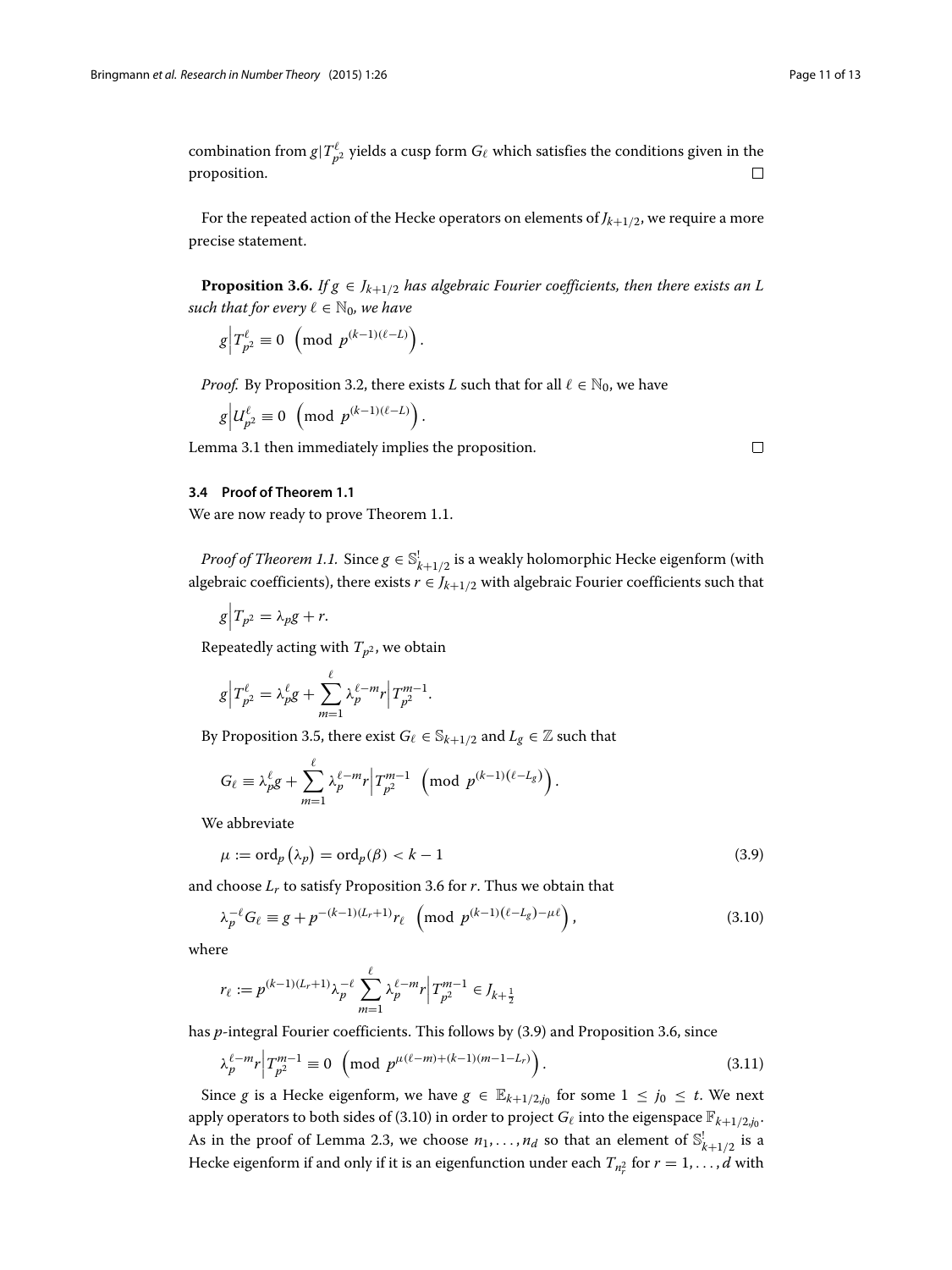$(n_r, p) = 1$ . For each eigenspace  $\mathbb{E}_{k+1/2,j}$ , we denote the corresponding eigenvalue under  $T_{n_r^2}$  by  $\alpha_{n_r,j}$ . Now choose  $L \in \mathbb{N}_0$  such that

<span id="page-11-0"></span>
$$
\left|\lambda_{j_0}\right| + \sum_{r=1}^d \sum_{\substack{1 \le j \le t \\ \alpha_{n_r,j} \neq 0}} \left| \text{ ord}_p\left(\alpha_{n_r,j}\right) \right| \le (k-1)L,
$$
\n(3.12)

with  $\lambda_{j_0}$  as in [\(2.9\)](#page-7-5). Then, by [\(3.10\)](#page-10-2) and Lemma [2.1,](#page-4-2) we conclude that

<span id="page-11-1"></span>
$$
\lambda_p^{-\ell} G_{\ell,j_0} \equiv g_{j_0} + p^{-(k-1)(L_r + L + 1)} r_{\ell,j_0} \pmod{p^{(k-1)(\ell - (L_g + L)) - \mu \ell}},\tag{3.13}
$$

where

$$
G_{\ell,j_0} := \frac{1}{\lambda_{j_0}} G_{\ell} \Bigg| \prod_{r=1}^d \prod_{\substack{1 \leq \ell \leq t \\ \alpha_{n_r,\ell} \neq \alpha_{n_r,j_0}}} \left( T_{n_r^2} - \alpha_{n_r,\ell} \right),
$$
  

$$
g_{j_0} := \frac{1}{\lambda_{j_0}} g \Bigg| \prod_{r=1}^d \prod_{\substack{1 \leq \ell \leq t \\ \alpha_{n_r,\ell} \neq \alpha_{n_r,j_0}}} \left( T_{n_r^2} - \alpha_{n_r,\ell} \right),
$$
  

$$
r_{\ell,j_0} := \frac{p^{(k-1)L}}{\lambda_{j_0}} r_{\ell} \Bigg| \prod_{\substack{r=1 \\ r=1}}^d \prod_{\substack{1 \leq \ell \leq t \\ \alpha_{n_r,\ell} \neq \alpha_{n_r,j_0}}} \left( T_{n_r^2} - \alpha_{n_r,\ell} \right).
$$

Since  $r_{\ell}$  has *p*-integral Fourier coefficients, [\(3.12\)](#page-11-0) implies that  $r_{\ell,j_0}$  also has *p*-integral Fourier coefficients, while  $G_{\ell,j_0}$  is the projection of  $G_{\ell}$  into  $\mathbb{F}_{k+1/2,j_0}$  and  $g_{j_0}$  is a representative for the projection of *g* into  $\mathbb{E}_{k+1/2,j_0}$  by [\(2.8\)](#page-7-1). Since  $G_{\ell,j_0}$  is a cuspidal Hecke eigenform with the same eigenvalues as *g*, we conclude, by multiplicity one, that for every  $\ell \in \mathbb{N}$ there exists a constant  $h(\ell) \in \overline{Q}$  for which

$$
\lambda_p^{-\ell} G_{\ell,j_0} = h(\ell) f,
$$

with  $f$  as in the statement of the theorem.

For each  $n \in \mathbb{N}$ , we then apply  $\beta^{-n}U_{p^2}^n$  to [\(3.13\)](#page-11-1) to obtain

$$
\beta^{-n}h(\ell)f\Big|U_{p^2}^n\equiv\beta^{-n}g_{j_0}\Big|U_{p^2}^n+p^{-(k-1)(L_r+L+1)}\beta^{-n}r_{\ell,j_0}\Big|U_{p^2}^n\pmod{p^{(k-1)(\ell-(L_g+L))-\mu\ell-\mu n}}.
$$
\n(3.14)

Note that since  $k - 1 - \mu > 0$ , we have, for  $\ell \gg n^{1+\varepsilon}$  and  $n \to \infty$ ,

$$
(k-1)\left(\ell-(L_g+L)\right)-\mu\ell-\mu n\to\infty.
$$

Thus [\(3.14\)](#page-11-2) with  $\ell = n^2$  and *n* sufficiently large holds for every  $M \in \mathbb{N}$  modulo  $p^M$ . Similarly, Proposition [3.2](#page-8-3) together with  $k - 1 - \mu > 0$  implies that the second term on the right-hand side of [\(3.14\)](#page-11-2) vanishes modulo  $p^M$  for  $M \in \mathbb{N}$  for *n* sufficiently large. We conclude that for every  $M \in \mathbb{N}$ , there exist  $N \in \mathbb{N}$  and  $h(n^2) \in \overline{\mathbb{Q}}$  such that for all  $n > N$ 

$$
\beta^{-n}h(n^2)f\Big|U_{p^2}^n\equiv\beta^{-n}g_{j_0}\Big|U_{p^2}^n\pmod{p^M}
$$

Now note that since *g* ∈  $\mathbb{E}_{k+1/2,j_0}$ , it equals its projection into  $\mathbb{E}_{k+1/2,j_0}$  and hence *g* − *g*<sub>j0</sub> ∈ *J<sub>k+1/2</sub>*. Since *g* and  $g_{j0}$  both have algebraic coefficients,  $g - g_{j0}$  also does, and hence, by Proposition [3.2,](#page-8-3) we conclude that for *n* sufficiently large

$$
\beta^{-n}h(n^2)f|U_{p^2}^n \equiv \beta^{-n}g_{j_0}|U_{p^2}^n \equiv \beta^{-n}g|U_{p^2}^n \pmod{p^M}.
$$
 (3.15)

<span id="page-11-3"></span><span id="page-11-2"></span>.